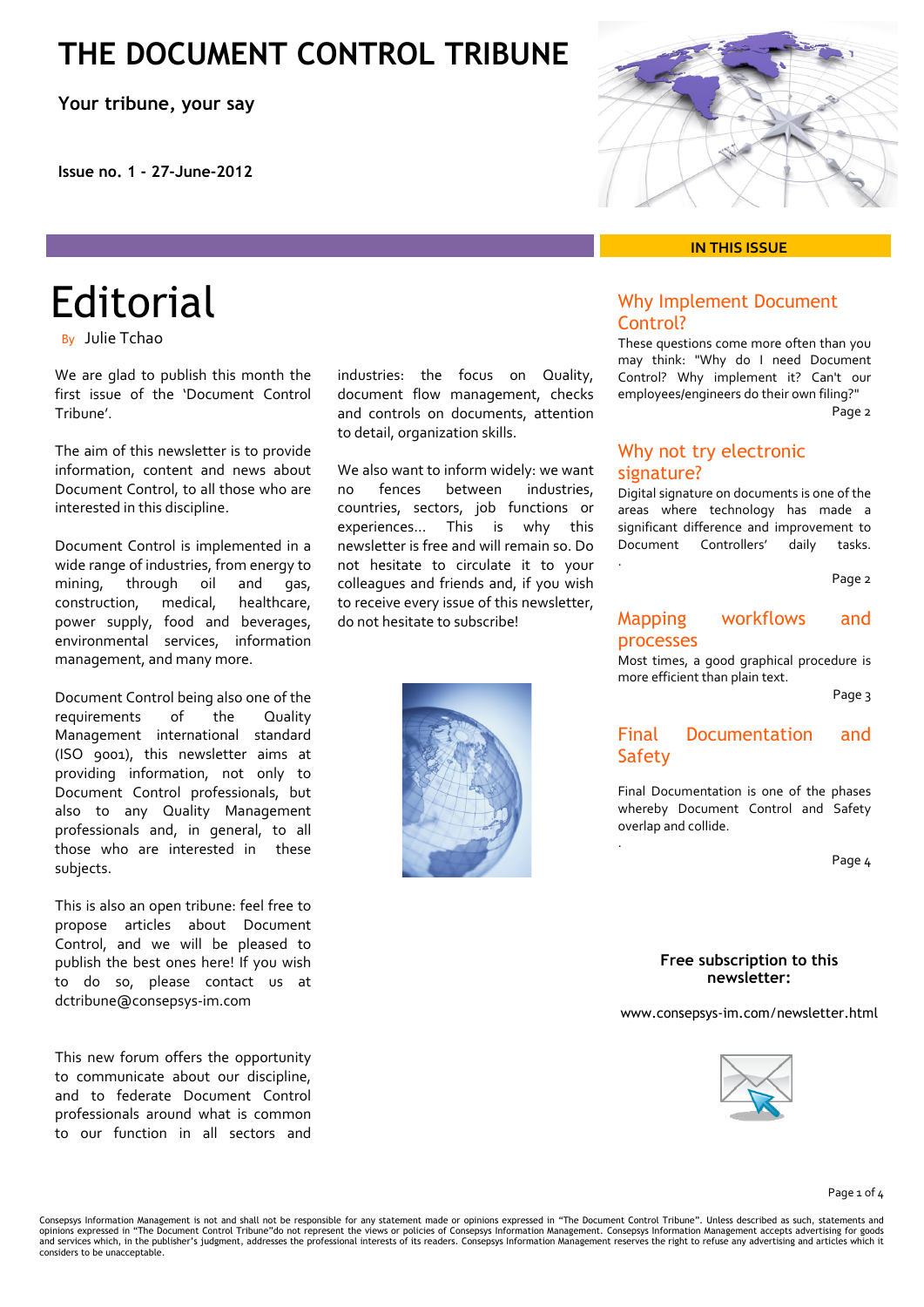# Why Implement Document Control? By Julie Tchao

 own filing?» This question may seem peculiar for those who know what a good Document Control system can do. But these questions come more often than you may think: "Why do I need Document Control? Why implement it? Can't our employees/engineers do their

First of all, Document Control is so much more than just filing documents. And this is where its value resides: implementing Document Control will support all the company's activities, and will add value at least in the following areas:

‐ **Retrieval of documents**: many companies working without professional Document Control struggle with document retrieval. Imagine if every employee searches for a document or for information for 15 minutes per day (15 minutes being a conservative / optimistic estimate). Document Control ensures that we can retrieve the right information, in a reasonable amount of time.

‐ **Control**: Getting control of documents (including document modifications, updates, withdrawal, etc.) means that you will be certain that the information at hand is the most up‐to‐date.

‐ **Information Security:** Document Control helps to define, implement and manage the rules for accessing documents (who can access a document, who can read it, modify it, etc).

**‐ Traceability and auditability:** Be sure that you will never lose track of what has happened on your Company's documents

**‐ Company protection:** In case of an incident on a processing plant for example, it is crucial and critical to be able to retrieve the last updated applicable documentation relative to this installation... and to retrieve it quickly. Document Control also allows to protect the company's reputation. Sometimes, it simply takes the issuance of one incorrect revision of a document to destroy years of customer trust.

‐ **Consistency:** Within the same Company/Project/Department, Document Control means working by the same standards, standardising documentation, and complying with industry regulations and legal requirements

‐ **Safety**: Implications of a lack of Document Control can be very serious and even lead to incidents, injuries or death.

In conclusion, implementing Document Control is a means to protect your company, and to ensure accessibility, retrievability, control and security for your documents and your information.

# Why not try digital signature?

By Julie Tchao

Digital signature on documents is one of the areas where technology has made a significant difference and improvement to Document Controllers' daily tasks.

Indeed, in companies which have implemented digital signatures, Document Controllers no longer have to print documents out, to walk around offices to gather the signatures, and then to scan the signed documents in.

With digital signature, we manage only electronic copies all the way through, up to their signature point. This is really a huge gain in terms of time and manhours. Probably more than 10 minutes per document are no longer wasted.

In addition, the digital signature is available from anywhere, and one of the benefits really is that people can actually sign even if they are not in the office. We no longer have to wait for a manager to return from a business trip to physically sign a document.

One area where this has also significantly improved our lives is signature of transmittal sheets. Physically signing every transmittal sheet and acknowledgement of receipt can literally represent a significant part of our daily tasks. Electronic signature has significantly improved this process.

As every change in any work process, the implementation of digital signatures requires proper discussions, agreements (notably on the contractual / legal side), but it is undoubtedly a great improvement in terms of processes and workload.



### **DOCUMENT CONTROL TRAINING COURSES**

Acquire, consolidate, validate and deepen competencies:

> Document Control Training Courses

Lead Document Control Training Courses

Face-to-face, e-learning and incompany training sessions



Page 2 of 4

Consepsys Information Management are not and shall not be responsible for any statement made or opinions expressed in "The Document Control Tribune". Unless described as such, statements and<br>opinions expressed in "The Docu and services which, in the publisher's judgment, address the professional interests of its readers. Consepsys Information Management reserve the right to refuse any advertising and articles which they consider to be unacceptable.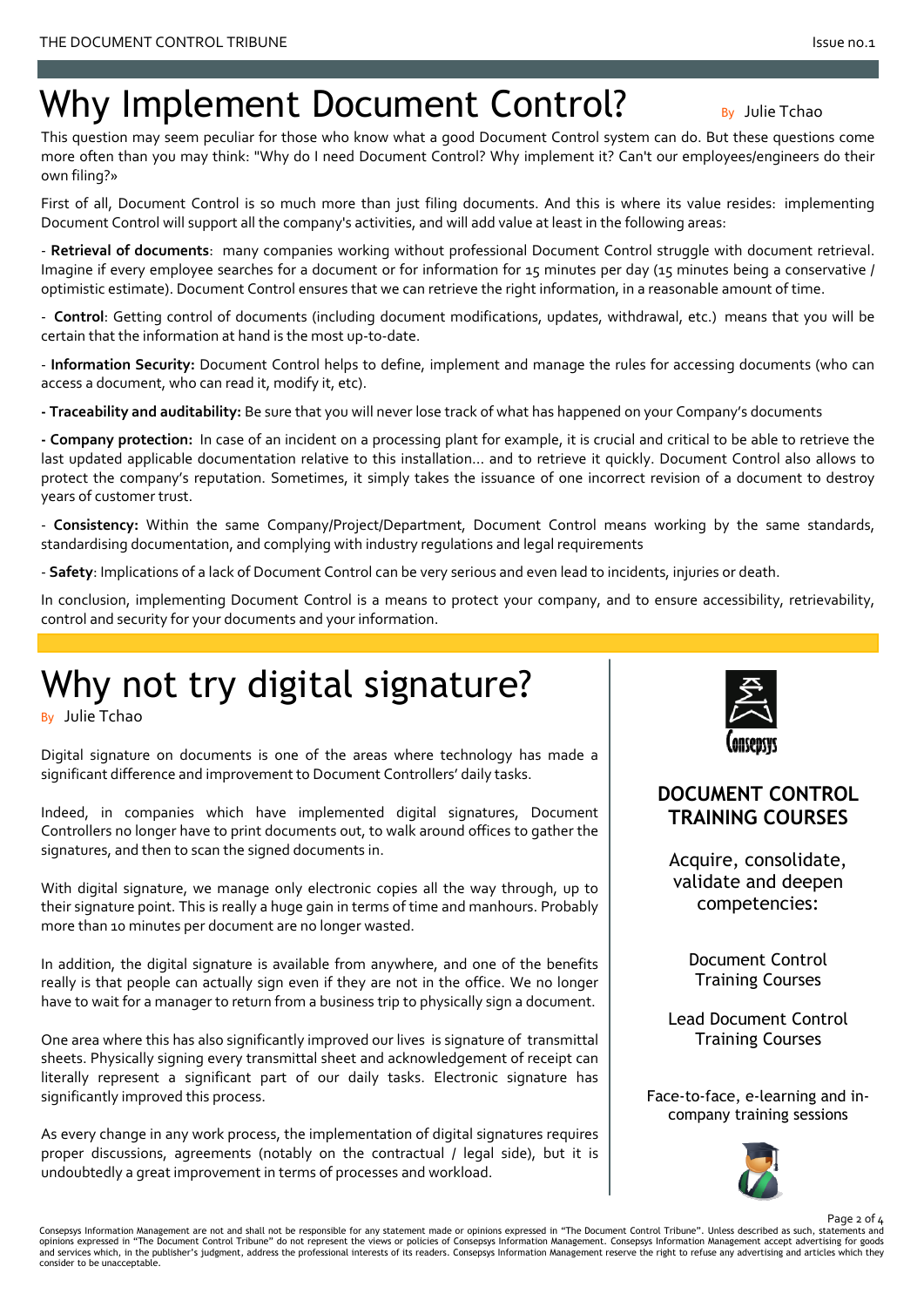# Mapping workflows and processes

By Julie Tchao

Being able to explain and demonstrate the Document Control workflows and processes is part of our day‐to‐day job as Document Controllers.

We may have to explain, for example:

- The flow of documents on a Project
- The process for document initiation and approval, involving several parties (for example: engineer, drafting department, Document Controller, engineering manager, etc)
- ‐ Work instructions regarding the course of actions to perform when receiving an incoming transmittal, when issuing an outgoing transmittal package, etc.

There are many examples where we may have to explain, in writing as well as verbally, our processes and workflows.

In this regard, most times, a good graphical procedure is usually more efficient than plain text.

A graphical procedure usually describes a process on a single page, with the use of flowcharts and graphics.

The benefits are numerous:

- First of all, it is easier and quicker to read (for most people).
- It is also easier for people to understand where they are involved in the process, and what is expected of them.
- Another selling point is that it can be displayed and printed on a single page: it makes it easy for a team of Document Controllers for example to display it on their desk, in order to ensure that they all follow the same process.
- It forces the initiator to think a process all the way through

In the future, try and map your processes with the help of graphical procedures. You probably will not regret it!



**FOLLOW**

### **CONSEPSYS INFORMATION MANAGEMENT**

**ON:** 



On Facebook: [ConsepsysInformationManagement](http://www.facebook.com/ConsepsysInformationManagement) 



On LinkedIn: [consepsys-information-management](http://www.linkedin.com/company/consepsys-information-management)



On Twitter: [Consepsys\\_im](https://twitter.com/#!/Consepsys_IM)



#### **Example of an extract of a graphical procedure**

Page 3 of 4 Consepsys Information Management are not and shall not be responsible for any statement made or opinions expressed in "The Document Control Tribune". Unless described as such, statements and<br>opinions expressed in "The Docu and services which, in the publisher's judgment, address the professional interests of its readers. Consepsys Information Management reserve the right to refuse any advertising and articles which they consider to be unacceptable.